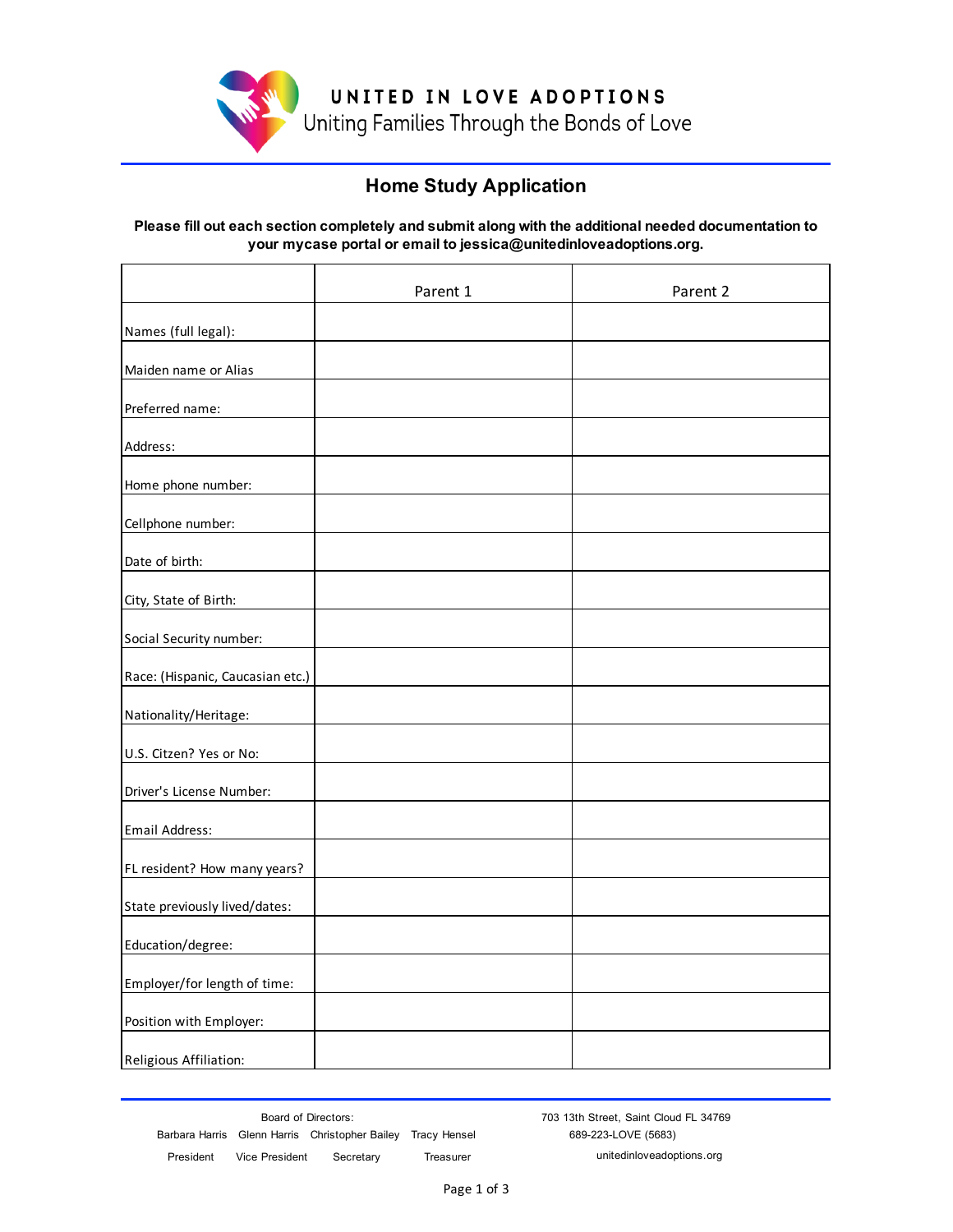

## **Home Study Application**

#### **Please fill out each section completely and submit along with the additional needed documentation to your mycase portal or email to jessica@unitedinloveadoptions.org.**

| Date moved into home:                                      |       |         | County:               |        |
|------------------------------------------------------------|-------|---------|-----------------------|--------|
| Inside City limits?                                        |       |         |                       |        |
| Previous residence/dates:                                  |       |         |                       |        |
| Date of Current Marriage:                                  |       |         |                       |        |
| City, County State                                         |       |         |                       |        |
| Parent 1: Previous Marriage                                | Date: | City:   | County:               | State: |
| Terminated: Date:                                          |       | City:   | County:               | State: |
| Parent 2: Previous Marriage                                | Date: | City:   | County:               | State: |
| Terminated: Date:                                          |       | City:   | County:               | State: |
| List minor or adult children living in or out of the home: |       |         |                       |        |
| Name:                                                      | DOB:  | Gender: | Adopted or Biological |        |
|                                                            |       |         |                       |        |
|                                                            |       |         |                       |        |
|                                                            |       |         |                       |        |
| List other occupants that live in the home:                |       |         |                       |        |
| Name:                                                      | DOB:  | Gender: | Relationship          |        |
|                                                            |       |         |                       |        |
|                                                            |       |         |                       |        |

 President Vice President Secretary Treasurer unitedinloveadoptions.org Barbara Harris Glenn Harris Christopher Bailey Tracy Hensel 689-223-LOVE (5683) Board of Directors: The Street, Saint Cloud FL 34769